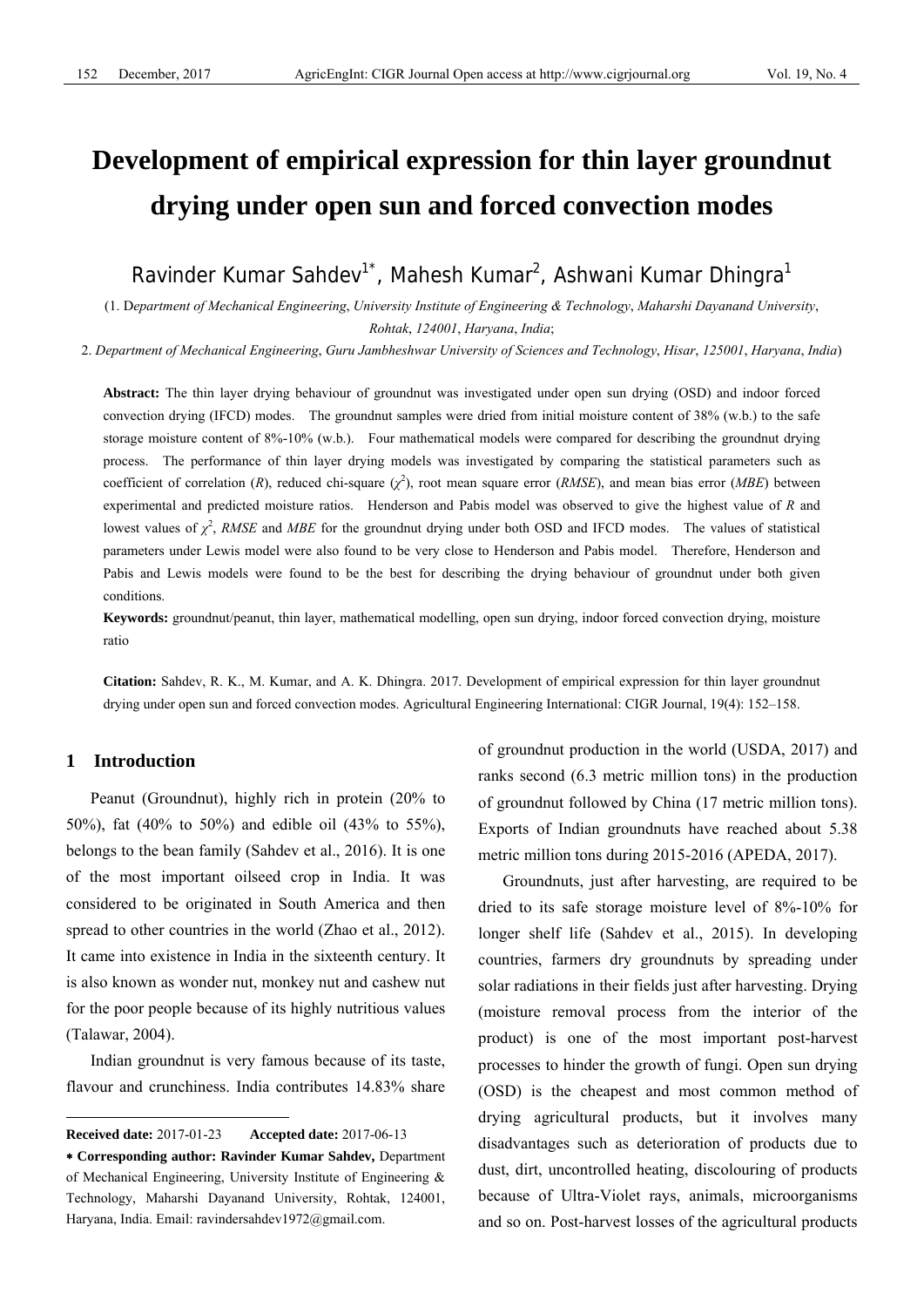are also estimated to be about 30%-40% due to improper method of drying (Sahdev et al., 2017). Moreover, farmers are also lacking with the better drying facilities. Hence, the need is felt to adopt such a method which gives continuous and controlled drying. Therefore indoor forced convection drying (IFCD) method may be adopted for the drying of groundnuts in which the product is dried in thin layer by continuous hot air.

Simulation models are very helpful in designing a new dryer or in improving an existing dryer for the drying of agricultural products. Many researchers have carried out the studies on the mathematical modelling and experimental studies on thin layer drying phenomenon of various commodities, as given in Table 1.

| S. No.       | Author and year                                                           | Commodity                     | Drying method                                       | Suggested model                                                                                                     |  |
|--------------|---------------------------------------------------------------------------|-------------------------------|-----------------------------------------------------|---------------------------------------------------------------------------------------------------------------------|--|
| $\mathbf{1}$ | Akpinar et al., 2003                                                      | Red pepper slices             |                                                     | Diffusion model                                                                                                     |  |
| 2            | Apricots, grapes, peaches,<br>Toğrul and Pehlivan, 2004<br>figs and plums |                               | <b>OSD</b>                                          | Diffusion model (apricot and figs),<br>modified Henderson and Pabis model<br>(plum) and Verma et al. model (peach). |  |
| 3            | Gunhan et al., 2005                                                       | Bay leaves                    | Laboratory dryer                                    | Page model                                                                                                          |  |
| 4            | Akpinar, 2006                                                             | Parsley, mint and basil       | <b>OSD</b>                                          | Modified Page model and Verma et al.<br>model                                                                       |  |
| 5            | Yang et al., 2007                                                         | Peanut                        | Trailer type dryer                                  | Henderson-Pabis. Hummeida and<br>Modified Oswin equilibrium moisture<br>content (EMC) model                         |  |
| 6            | Saeed et al., 2008                                                        | Roselle                       | Constant temperature and humidity<br>chamber        | Two-term exponential model                                                                                          |  |
| 7            | Meisami-asl and Rafiee, 2009                                              | Apple                         | Laboratory convective dryer                         | Midilli et al. model                                                                                                |  |
| 8            | Toğrul, 2010                                                              | <b>Black</b> grapes           | Laboratory dryer                                    | Page model                                                                                                          |  |
| 9            | Kumar et al., 2011                                                        | Khoa                          | OSD and greenhouse drying                           | Exponential model                                                                                                   |  |
| 10           | Kouchakzadeh and Haghihi, 2011                                            | Pistachios                    | Laboratory scale vacuum dryer                       | Logarithmic model                                                                                                   |  |
| 11           | Mao et al., 2012                                                          | Australian peanut             | Hot air drying                                      | Two term model                                                                                                      |  |
| 12           | Darvishi, 2012                                                            | Potato slices                 | microwave dryer                                     | Midilli et al. model                                                                                                |  |
| 13           | Kumar et al., 2012                                                        | Carrot pomace                 | laboratory scale hot air forced<br>convection dryer | Hii et al. model                                                                                                    |  |
| 14           | Kaleta et al., 2013                                                       | Apple                         | Fluidized bed dryer                                 | Page model                                                                                                          |  |
| 15           | Jayashree and Visvanathan, 2013                                           | Ginger                        | <b>OSD</b>                                          | Diffusion model                                                                                                     |  |
| 16           | Mihindukulasuriya and Jayasuriya, 2013                                    | Chilli                        | hot air oven and fluidized bed dryer                | Midilli et al. model                                                                                                |  |
| 17           | Purkayastha et al., 2013                                                  | Tomato slices                 | Hot air drying                                      | Logarithmic model                                                                                                   |  |
| 18           | Bagheri et al., 2013                                                      | Tomato slices                 | Laboratory dryer                                    | Page model                                                                                                          |  |
| 19           | Gharehbeglou et al., 2014                                                 | Turnip                        | Laboratory dryer                                    | Modified Henderson and Pabis and Hii,<br>Law and Cloke models                                                       |  |
| 20           | Mutuli and Mbuge, 2015                                                    | Cowpea leaves and jute mallow | Convective laboratory dryer                         | Page model                                                                                                          |  |
| 21           | Taghipour et al., 2016                                                    | Lime slices                   | Laboratory dryer                                    | Peleg model                                                                                                         |  |
| 22           | Dhanushkodi et al., 2017                                                  | Cashew                        | Solar biomass hybrid drver                          | Page model                                                                                                          |  |

|  |  | Table 1 Summary of thin layer drying of various commodities under open sun and forced drying |  |  |
|--|--|----------------------------------------------------------------------------------------------|--|--|
|  |  |                                                                                              |  |  |

From the vast literature, it is observed that the information on thin layer drying behaviour of groundnut under OSD and IFCD is not available. Therefore, this study has been carried out to fulfil the existing gap on thin layer modelling of groundnut. The main objectives of this study are (i) to investigate the drying kinetics of groundnut under OSD and IFCD modes, and (ii) to study the most suitable drying model for describing the drying behaviour of groundnut under given conditions. This study would be useful to predict the drying behaviour of groundnut in OSD and IFCD modes.

## **2 Materials and methods**

#### **2.1 Experimental set-up and instrumentation**

A rectangular wire mesh tray of size  $0.15 \times 0.25$  m<sup>2</sup> was used to accommodate the thin layer groundnut samples. A digital electronic weighing balance (Smart: made in India, capacity: 6 kg, least count: 0.1 g) was used to measure the mass of moisture evaporated. The air velocity over the surface of groundnut was measured with an anemometer (for IFCD) (Lutron: AM-4201, least count:  $0.1 \text{ m s}^{-2}$ ). The whole experimental set up for OSD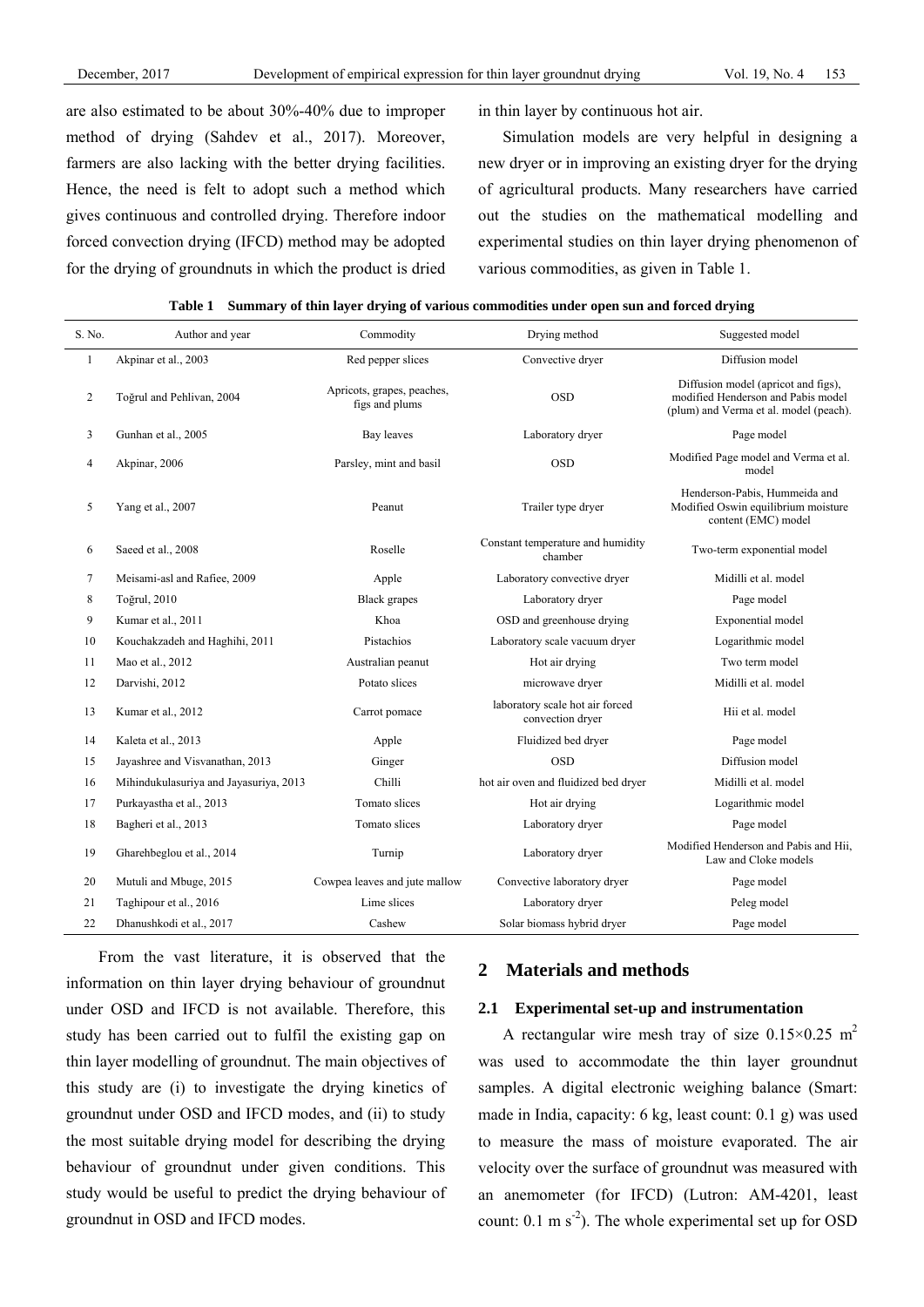mode was kept in open sun at a place with negligible wind velocity. A heat convector (Model FH-812T, Usha Shriram, made in India) was used for blowing hot air over the groundnut surface during IFCD mode. The difference of two successive readings of the weighing balance gave the water evaporated during that time interval and was used in the calculations of moisture ratio (*MR*).

## **2.2 Sample preparation and experimental procedure**

Fresh groundnuts were purchased from the farmer and cleaned to remove immature and broken pods. Groundnut samples required for experimentation were remoistened by soaking in water for 12 hours and then conditioned in shed for one hour to remove the extra moisture. The experiments were performed during the months of February and May, 2016 in the climatic conditions of Rohtak  $(28^{\circ}54^{\prime}\text{N}$   $76^{\circ}$ India. Groundnuts of 130 g (Sample 1) and 198 g (Sample 2) under OSD and 180 g (Sample 3) under IFCD were spread in single thin layer and the tray was kept on the electronic digital weighing balance. Observations were recorded for OSD and IFCD modes. The observation time interval for IFCD was taken as 30 minutes whereas for OSD it was an hour. The two consecutive values of weighing balance directly gave the moisture evaporated during that time interval and was used in the calculations. The groundnut samples were dried up to the safe storage moisture level of 8% to 10% (w.b.).

The experimental data obtained for the groundnut weight were used for the drying kinetics of groundnut in terms of moisture removal rate. The moisture content data for both experimental modes were converted into *MR* and were used for different drying models as defined in Table 2.

**Table 2 Thin layer drying models** 

| S. No. | Model name          | Model                | Reference                  |
|--------|---------------------|----------------------|----------------------------|
|        | Lewis               | $MR = \exp(-kt)$     | Lewis (1921)               |
| 2      | Page                | $MR = \exp(-kt^n)$   | Page (1949)                |
| 3      | Modified Page       | $MR = \exp[(-kt)^n]$ | Yaldiz et al. (2001)       |
| 4      | Henderson and Pabis | $MR = a \exp(-kt)$   | Henderson and Pabis (1961) |

Note:  $k =$  drying constant (1/h);  $t =$  time (hrs);  $a =$  coefficient in the drying models, and  $n =$  number of constants in drying models.

The moisture ratio of groundnut during drying was estimated by using Equation (1) (Dejchanchaiwong et al., 2016).

$$
MR = \frac{M_t - M_e}{M_i - M_e} \tag{1}
$$

where,  $M_t$  = moisture content at 't' drying time (%, dry basis);  $M_e$  = equilibrium moisture content, and  $M_i$  = initial moisture content (%, dry basis).

The coefficient of correlation (*R*), reduced chi square  $(\chi^2)$ , root mean square error (*RMSE*) and mean bias error (*MBE*) were considered to be the primary criterion to determine the consistency of the best thin layer drying model. These parameters can be evaluated using Equations (2) to (5) (Prakash and Tiwari, 2005; Shringi et al., 2014).

 $R =$ 

$$
\frac{N\sum_{i=1}^{N}MR_{\exp,i}MR_{\exp,i} - \left(\sum_{i=1}^{N}MR_{\exp,i}\right)\left(\sum_{i=1}^{N}MR_{\exp,i}\right)}{\sqrt{N\sum_{i=1}^{N}MR_{\exp,i}^{2} - \left(\sum_{i=1}^{N}MR_{\exp,i}\right)^{2} + \sqrt{N\sum_{i=1}^{N}MR_{\exp,i}^{2} - \left(\sum_{i=1}^{N}MR_{\exp,i}\right)^{2}}}}
$$
(2)

$$
\chi^{2} = \frac{\sum_{i=1}^{n} (MR_{\exp,i} - MR_{pre,i})^{2}}{N - n}
$$
 (3)

RMSE = 
$$
\sqrt{\frac{\sum_{i=1}^{n} (MR_{\exp,i} - MR_{pre,i})^2}{N}}
$$
 (4)

$$
MBE = \frac{\sum_{i=1}^{n} (MR_{\exp,i} - MR_{pre,i})}{N}
$$
 (5)

where,  $MR_{\text{exp},i}$  is the experimentally calculated moisture ratio and  $MR_{pre,i}$  is the predicted moisture ratio for the model. *N* and *n* are the number of observations and number of constants respectively. The model suitability was evaluated by considering the higher value of *R* and least values of  $\chi^2$ , *RMSE* and *MBE*. The drying rate (i.e. *DR*) was expressed as the amount of moisture evaporated over time and is evaluated using Equation (6) (Meisami-asl and Rafiee, 2009):

$$
DR = \frac{M_{t+dt} - M_t}{dt} \tag{6}
$$

where,  $M_t$  is the moisture content at 't' drying time  $\frac{1}{2}$ , dry basis) and  $M_{t+dt}$  is the moisture content at  $(t+dt)$ drying time (%, dry basis).

#### **3 Results and discussion**

The experimental data obtained for groundnut drying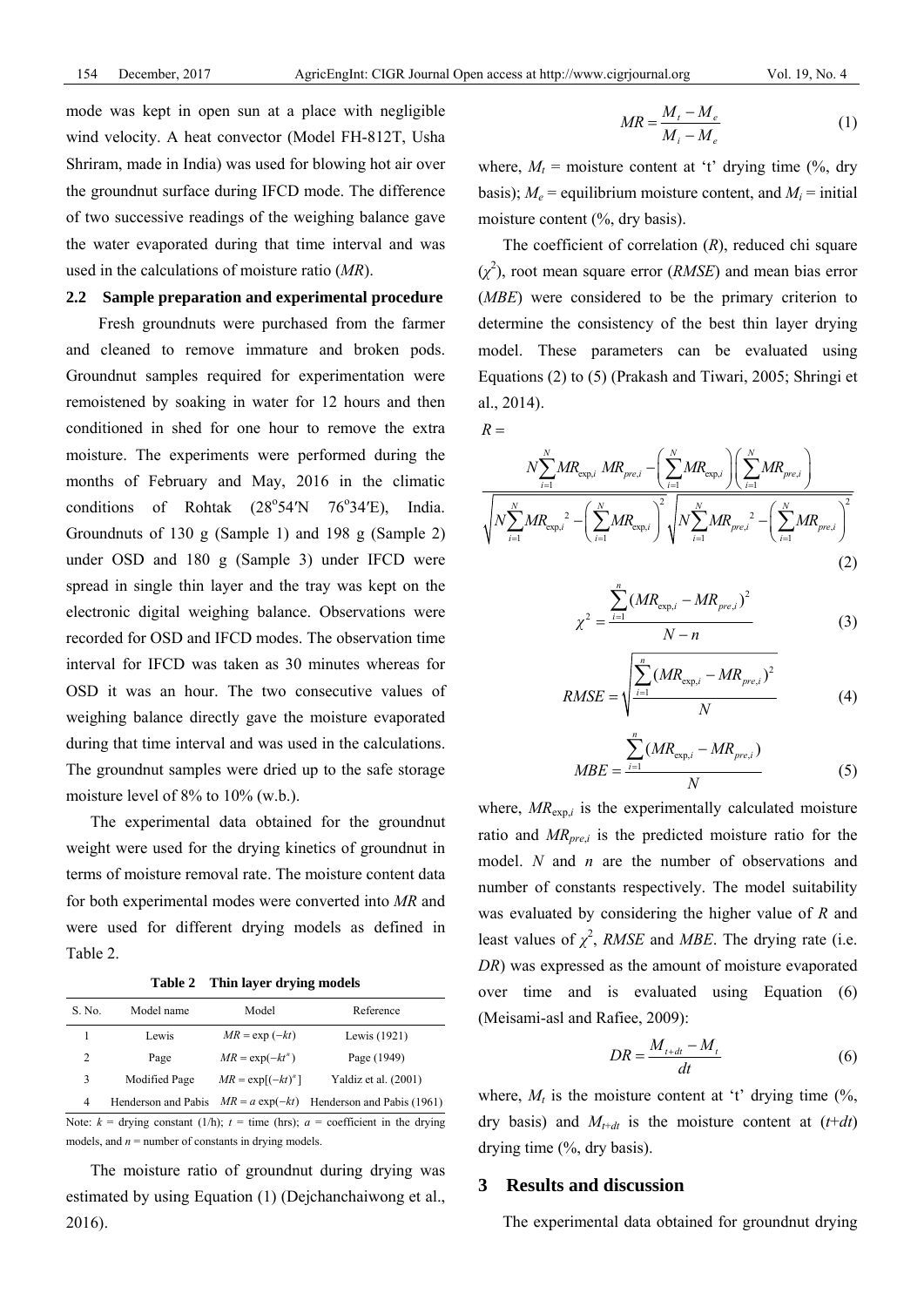under OSD and IFCD are given in Tables 3 and 4 respectively.

**Table 3 Experimental data for groundnut drying under OSD** 

| Time, $t$      |                 | Sample 1 | Sample 2        |          |  |
|----------------|-----------------|----------|-----------------|----------|--|
| (hrs)          | $Wt_{\cdot}(g)$ | MR       | $Wt_{\cdot}(g)$ | MR       |  |
| $\theta$       | 130.0           | 1        | 198.0           | 1        |  |
| 1              | 120.0           | 0.76744  | 182.3           | 0.75079  |  |
| $\overline{2}$ | 108.0           | 0.48837  | 164.0           | 0.46032  |  |
| 3              | 103.0           | 0.37209  | 157.0           | 0.34921  |  |
| $\overline{4}$ | 97.0            | 0.23256  | 148.0           | 0.20635  |  |
| 5              | 94.4            | 0.17209  | 144.0           | 0.14286  |  |
| 6              | 92.2            | 0.12093  | 141.3           | 0.10000  |  |
| $\overline{7}$ | 90.0            | 0.06977  | 139.0           | 0.06349  |  |
| 8              | 88.0            | 0.02326  | 137.0           | 0.03175  |  |
| 9              | 87.0            | $\theta$ | 135.0           | $\theta$ |  |

| Time, $t$        | Sample 3        |                  |  |  |  |
|------------------|-----------------|------------------|--|--|--|
| (hrs)            | $Wt_{\cdot}(g)$ | MR               |  |  |  |
| $\boldsymbol{0}$ | 180.3           |                  |  |  |  |
| 0.5              | 156.0           | 0.53089          |  |  |  |
| 1.0              | 144.3           | 0.30502          |  |  |  |
| 1.5              | 136.2           | 0.14865          |  |  |  |
| 2.0              | 131.7           | 0.06178          |  |  |  |
| 2.5              | 128.5           | $\boldsymbol{0}$ |  |  |  |

**Table 4 Experimental data for groundnut drying under IFCD** 

The groundnut samples were dried from initial moisture content of 38% (w.b.) to the safe storage moisture content of 8% to 10% (w.b.). Moisture ratio data of groundnut samples were fitted to four thin layer drying models and the statistical parameters such as  $R, \chi^2$ , *RMSE* and *MBE* along with their constants are summarized in Tables 5 and 6 respectively.

|  |  |  | Table 5 Modeling of MR for thin layer drying of groundnut under OSD |
|--|--|--|---------------------------------------------------------------------|
|--|--|--|---------------------------------------------------------------------|

| Sample no. | Model name          | k        | $\boldsymbol{n}$ | a       | $\overline{R}$ | <b>RMSE</b> | $\checkmark$ | MBE     |
|------------|---------------------|----------|------------------|---------|----------------|-------------|--------------|---------|
|            | Lewis               | 0.254911 |                  |         | 0.99667        | 0.09402     | 0.00994      | 0.08328 |
| Sample 1   | Page                | 0.063051 | 0.3170           |         | 0.96067        | 0.62474     | 0.50182      | 0.55646 |
|            | Modified Page       | 0.214199 | 0.1049           |         | 0.79433        | 0.21653     | 0.06028      | 0.08474 |
|            | Henderson and Pabis | 0.43002  |                  | 1.21546 | 0.99238        | 0.07555     | 0.00734      | 0.01763 |
|            | Lewis               | 0.266072 |                  |         | 0.99487        | 0.09839     | 0.01089      | 0.08726 |
| Sample 2   | Page                | 0.050828 | 0.3008           |         | 0.96029        | 0.65741     | 0.55566      | 0.58911 |
|            | Modified Page       | 0.504912 | 0.0654           |         | 0.77821        | 0.21855     | 0.06141      | 0.07942 |
|            | Henderson and Pabis | 0.419298 |                  | 1.1109  | 0.99588        | 0.04007     | 0.00206      | 0.00715 |

**Table 6 Modeling of** *MR* **for thin layer drying of groundnut under IFCD condition** 

| Sample no. | Model Name          | Ŀ<br>n  | n       | a      |         | <b>RMSE</b> |         | <b>MBE</b> |
|------------|---------------------|---------|---------|--------|---------|-------------|---------|------------|
|            | Lewis               | 0.77547 |         |        | 0.99759 | 0.09665     | 0.01168 | 0.08640    |
| Sample 3   | Page                | 0.44056 | 0.24973 |        | 0.98163 | 0.56470     | 0.53147 | 0.49330    |
|            | Modified Page       | 0.31849 | .91987  |        | 0.86050 | 0.50995     | 0.43341 | 0.45221    |
|            | Henderson and Pabis | .36829  |         | .06832 | 0.99842 | 0.03468     | 0.00200 | 0.00787    |

The variation of moisture ratio with respect to drying time for the drying of groundnut samples 1, 2 (OSD) and 3 (IFCD) are shown in Figures 1, 2 and 3 respectively.



Figure 1 Variation of moisture ratio with respect to drying time for the drying of groundnut sample 1 under OSD mode



Figure 2 Variation of moisture ratio with respect to drying time for the drying of groundnut sample 2 under OSD mode

Similarly, the variation of drying rate with respect to drying time for the drying of groundnut samples under OSD and IFCD are shown in Figures 4 and 5 respectively.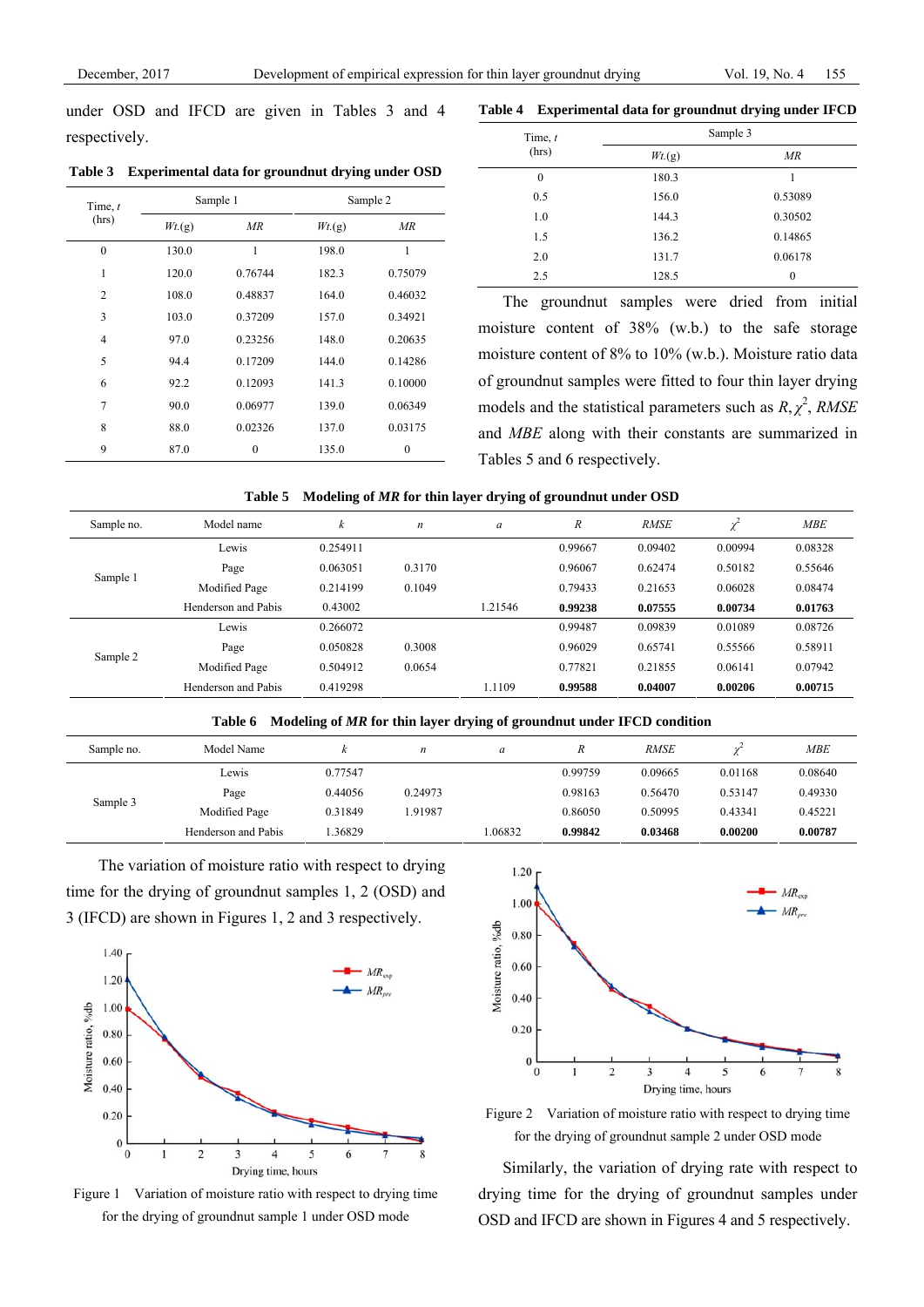

Figure 3 Variation of moisture ratio with respect to drying time for the drying of groundnut sample 3 under IFCD mode



Figure 4 Variation of drying rate with respect to drying time for the drying of groundnut under OSD mode



Figure 5 Variation of drying rate with respect to drying time for the drying of groundnut under IFCD mode

From the Tables 5 and 6, it is observed that Henderson and Pabis model with highest value of *R*  $(0.99588 \text{ and } 0.99842)$  and lowest values of  $\chi^2$  (0.00206) and 0.00200), *RMSE* (0.04007 and 0.03468) and *MBE* (0.00715 and 0.00787) was found to be most suitable for groundnut drying under both, i.e., OSD and IFCD modes among all the models investigated. Yang et al. (2007) has also suggested the Henderson and Pabis model for drying groundnuts inside a trailer type dryer. From Tables 5 and 6, it is also observed that the values of statistical parameters under Lewis model are also very close to the values under Henderson and Pabis model. Groundnut

drying under both modes occurred in the falling rate drying period from initial to final moisture content. From Table 5, it can be seen that the value of drying constant '*k*' during drying of groundnuts under OSD mode for Lewis model is observed to be 0.254911 and 0.266072 and for Henderson and Pabis model it is found to be 0.43002 and 0.419298 for sample 1 and sample 2 respectively. From Table 6, it can be seen that the value of drying constant '*k*' for drying of groundnuts under IFCD condition for Lewis model is found to be 0.77547 and for Henderson and Pabis model it is found to be 1.36829. It is pertinent to mention here that the air temperature for IFCD condition was higher than the OSD condition throughout the experiment. Thus, it can be concluded that the value of drying rate constant increases with the increase in drying air temperature. Similar results have also been reported in the literature for drying apricots, grapes, peaches, figs and plums (Toğrul and Pehlivan, 2004), red pepper slices (Akpinar, 2006), apple (Meisami-asl and Rafiee, 2009), pistachios (Kouchakzadeh and Haghihi, 2011), and tomato slices (Bagheri et al., 2013). From Figures 4 and 5, it is observed that the drying rate is higher in case of IFCD condition. This means that the time required to dry the groundnut up to the safe storage moisture content forced convection mode is shorter.

## **4 Conclusion**

The thin layer drying behaviour of the groundnuts were studied under OSD and IFCD modes. The groundnuts were dried from initial moisture content of 38% (w.b.) to the safe storage moisture content of 8%-10% (w.b.). The entire drying process was observed to occur in falling rate period. Four thin layer drying models were used in order to illustrate the best drying model for groundnut drying under OSD and IFCD modes. Among these Henderson and Pabis model with highest value of  $R$  (i.e. 0.99588 and 0.99842), and lowest values of *χ* 2 (i.e. 0.00206 and 0.00200), *RMSE* (i.e. 0.04007 and 0.03468) and *MBE* (i.e. 0.00715 and 0.00787) under OSD and IFCD respectively was observed to be most suitable for describing the drying behaviour of groundnut. The values of  $R$ ,  $\chi^2$ , *RMSE* and *MBE* under Lewis model were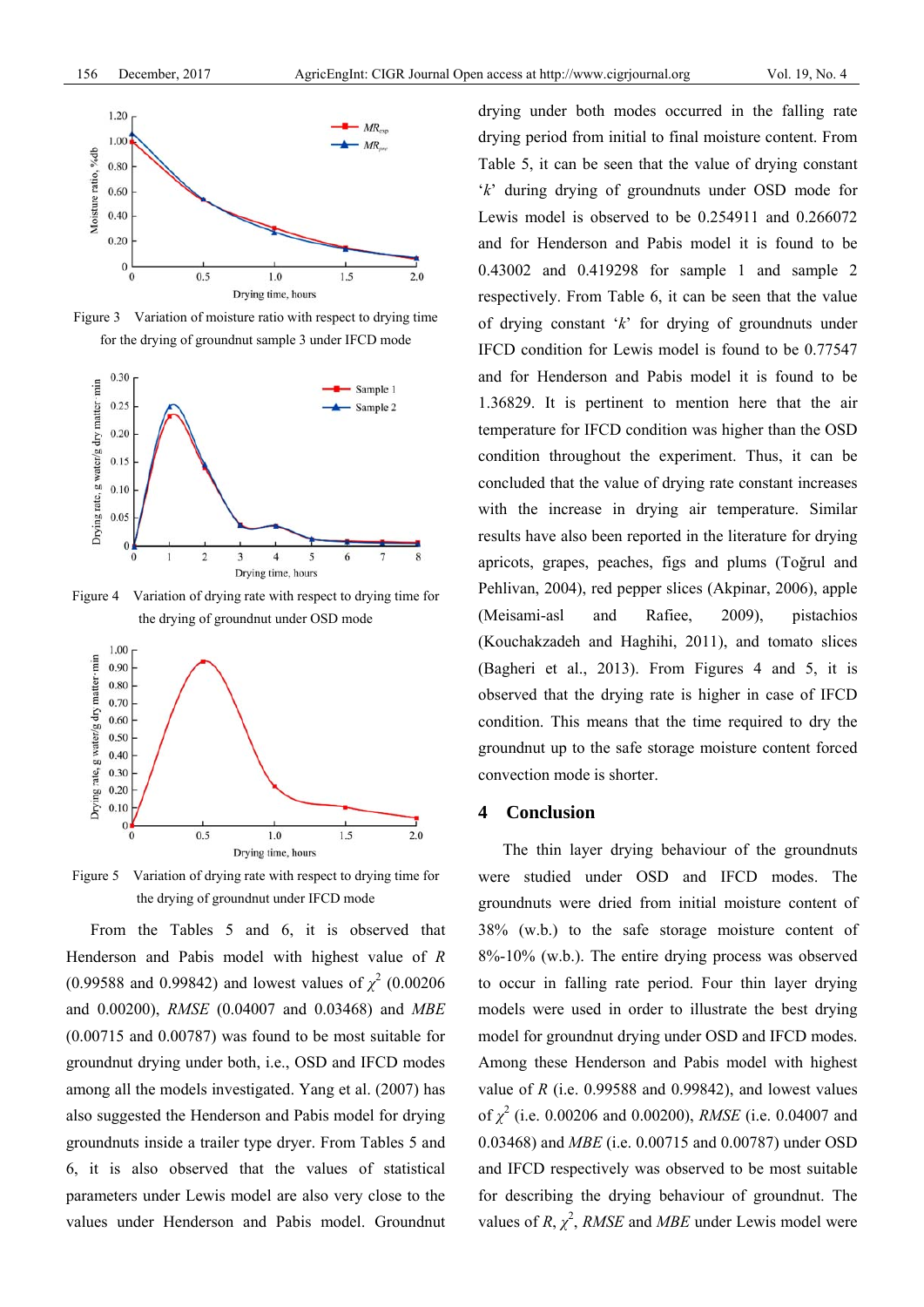also observed to be very close to Henderson and Pabis model. Drying rate during IFCD mode was found to be higher than OSD. Therefore, it is concluded that the Henderson and Pabis and Lewis models are the most suitable for describing the drying behaviour of groundnut sample in OSD and IFCD modes.

#### **References**

- Akpinar, E. K. 2006. Mathematical modelling of thin layer drying process under open sun of some aromatic plants. *Journal of Food Engineering*, 77(4): 864–870.
- Akpinar, E. K., Y. Bicer, and C. Yildiz. 2003. Thin layer drying of red pepper. *Journal of Food Engineering*, 59(1): 99–104.
- Agricultural and Processed Food Products Export Development Authority (APEDA). 2017. India Export of Agro Food Products. Available at: http://agriexchange.apeda.gov.in/ indexp/Product\_description\_32head.aspx?gcode=0501. Accessed 4 January 2017.
- Bagheri, H., A. Arabhosseini, M. H. Kianmehr, and G. R. Chegini. 2013. Mathematical modeling of thin layer solar drying of tomato slices. *CIGR Journal*, 15(1): 146–153.
- Darvishi, H. 2012. Energy consumption and mathematical modeling of microwave drying of potato slices. *CIGR Journal*, 14(1): 94–102.
- Dejchanchaiwong, R., A. Arkasuwan, A. Kumar, and P. Tekasakul. 2016. Mathematical modeling and performance investigation of mixed-mode and indirect solar dryers for natural rubber sheet drying. *Energy for Sustainable Development*, 34: 44–53.
- Dhanushkodi, S., V. H. Wilson, and K. Sudhakar. 2017. Mathematical modeling of drying behavior of cashew in a solar biomass hybrid dryer. *Resource-Efficient Technologies*, 1–8. (in press)
- Gharehbeglou, P., B. Askari, A. H. Rad, S. S. Hoseini, H. T. Pour, and A. H. E. Rad. 2014. Investigating of drying kinetics and mathematical modeling of turnip. *CIGR Journal*, 16(3): 194–204.
- Gunhan, T., V. Demir, E. Hancioglu, and A. Hepbasli. 2005. Mathematical modelling of drying of bay leaves. *Energy Conversion and Management*, 46(11): 1667–1679.
- Henderson, S. M., and S. Pabis. 1961. Grain drying theory I. Temperature effect on drying coefficient. *Journal of Agricultural Engineering Research*, 6(3): 169–174.
- Jayashree, E., and R. Visvanathan. 2013. Mathematical modeling for thin layer sun drying of ginger (*Zingiber officinale* Rosc.). *Journal of Spices and Aromatic Crops*, 22(1): 24–30.
- Kaleta, A., K. Górnicki, R. Winiczenko, and A. Chojnacka. 2013. Evaluation of drying models of apple (var. Ligol) dried in a fluidized bed dryer. *Energy Conversion and Management*, 67: 179–185.
- Kouchakzadeh, A., and K. Haghighi. 2011. Modeling of vacuum-infrared drying of pistachios. *CIGR Journal*, 13(3): 1–6.
- Kumar, M., K. S. Kasana, S. Kumar, and O. Prakash. 2011. Experimental investigation on convective heat transfer coefficient for khoa drying. *International journal of current research*, 3(8): 88–93.
- Kumar, N., B. C. Sarkar, and H. K. Sharma. 2012. Mathematical modelling of thin layer hot air drying of carrot pomace. *Journal of food science and technology*, 49(1): 33–41.
- Lewis, W. K. 1921. The rate of drying of solid materials. *Industrial & Engineering Chemistry*, 13(5): 427–432.
- Mao, S., G. Srzednicki, and R. H. Driscoll. 2012. Modeling of drying of selected varieties of Australian peanuts. *Drying Technology*, 30(16): 1890–1895.
- Meisami-asl, E., and S. Rafiee. 2009. Mathematical modeling of kinetics of thin-layer drying of apple (var. Golab). *CIGR Journal*, XI: 1–10.
- Mihindukulasuriya, S. D., and H. P. Jayasuriya. 2013. Mathematical modeling of drying characteristics of chilli in hot air oven and fluidized bed dryers. *CIGR Journal*, 15(1): 154–166.
- Mutuli, G. P., and D. Mbuge. 2015. Drying characteristics and energy requirement of drying cowpea leaves and jute mallow vegetables. *CIGR Journal*, 17(4): 265–272.
- Page, G. E. 1949. Factors Influencing the Maximum Rates of Air Drying Shelled Corn in Thin layers. M. S. thesis. West Lafayette, Indiana: Purdue University.
- Prakash, O., and G. N. Tiwari. 2005. Empirical expressions for convective and evaporative heat transfer coefficients for the drying of concentrated sugar-cane juice. *International Journal of Ambient Energy*, 26(1): 45–55.
- Purkayastha, M. D., A. Nath, B. C. Deka, and C. L. Mahanta. 2013. Thin layer drying of tomato slices. *Journal of Food Science and Technology*, 50(4): 642–653.
- Saeed, I. E., K. Sopian, and Z. Z. Abidin. 2008. Drying characteristics of roselle (1): mathematical modeling and drying experiments. *CIGR Journal*, XI: 1–25.
- Sahdev, R. K., M. Kumar, and A. K. Dhingra. 2015. Present status of peanuts and progression in its processing and preservation techniques. *CIGR Journal*, 17(3): 309–327.
- Sahdev, R. K., M. Kumar, and A. K. Dhingra. 2016. A review on applications of greenhouse drying and its performance. *CIGR Journal*, 18(2): 395–412.
- Sahdev, R. K, M. Kumar, and A. K. Dhingra. 2017. A comprehensive review on greenhouse shapes and its applications. *Frontiers in Energy*, 1–12.
- Shringi, V., S. Kothari, and N. L. Panwar. 2014. Experimental investigation of drying of garlic clove in solar dryer using phase change material as energy storage. *Journal of Thermal*